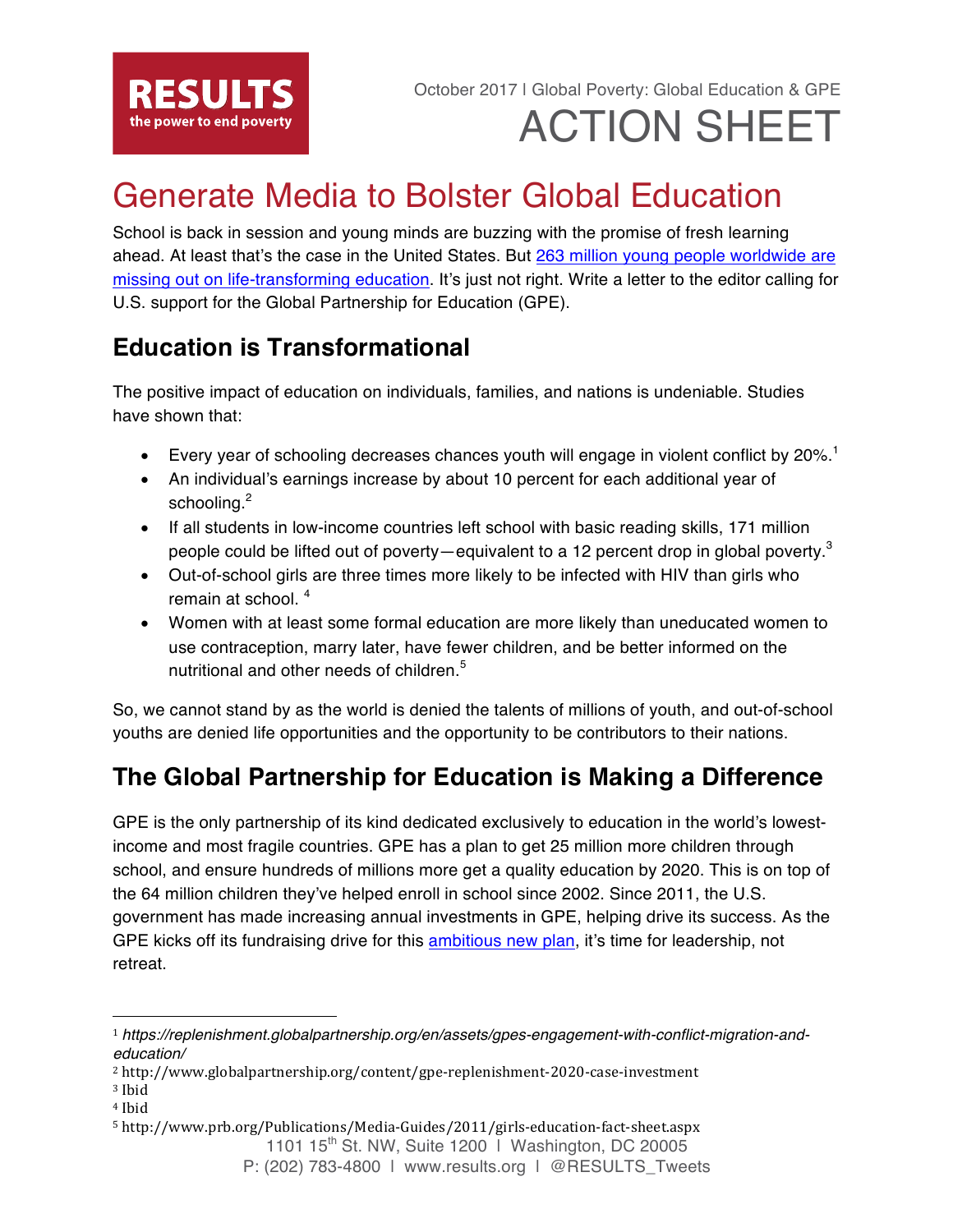The Global Partnership is asking its developing country partners to allocate a full 20% of national government expenditure to education annually, and it is asking for a collective \$3.1 billion from donor governments over 2018-2020. On February 8, 2018 in Senegal, Dakar, the U.S. has a chance to do its part, investing in a brighter future for millions.

Congress is generating support for GPE via House Resolution 466, and Senate Resolution 286. But we need a commitment from Administration to make a bold pledge to GPE in February.

**TAKE ACTION:** Write a letter to the editor calling on the Administration and Congress to support GPE's efforts. Tailor the sample letter below to make it your own. Share a story about how education has positively impacted your life by referencing a memory, a teacher, or an opportunity as a way to make the letter one-of-a-kind. End your letter with a call to action.

### **Why write a letter to the editor?**

Writing a letter to the editor is a great way to make sure our government's commitment to global education continues. Your senators and representatives are reading your local paper every day, trying to understand the issues their constituents care about. Your letter is one way to let them know that global education needs to be a top priority.

### **Tips**

- Keep your letter short. Check newspaper requirements, or just keep it to 150-200 words.
- Make the letter personal. Customize with your own story, ideas, examples, and passion.
- Keep a look out for your letter in print, then share it with your members of Congress, and on social media. Let RESULTS staff know you've been published, too!

### **Sample LTE**

To the Editor: As students gain traction on their studies this fall, it's easy to forget the 263 million children and youth are out of school globally. This is alarming. Can any of us imagine life without school? But we can change this if our leaders to continue to act.

Last month, the President signed the READ Act, a global education reform bill, into law. Now the Global Partnership for Education (GPE) is launching a plan to give 25 million more kids a basic education. Congress is generating support for GPE via House Resolution 466, and Senate Resolution 286. But we also need a commitment from Administration to make a bold pledge to GPE in February 2018 at the GPE replenishment conference.

GPE is the only partnership of its kind dedicated exclusively to education in the world's lowestincome and most fragile countries. The children and youth of the world need this. I hope we can count on Rep. XXX, Senators xxx and xxx, and the Administration to show leadership on global education. It will create a for a better world for us all.

[Your name], [Your city and state]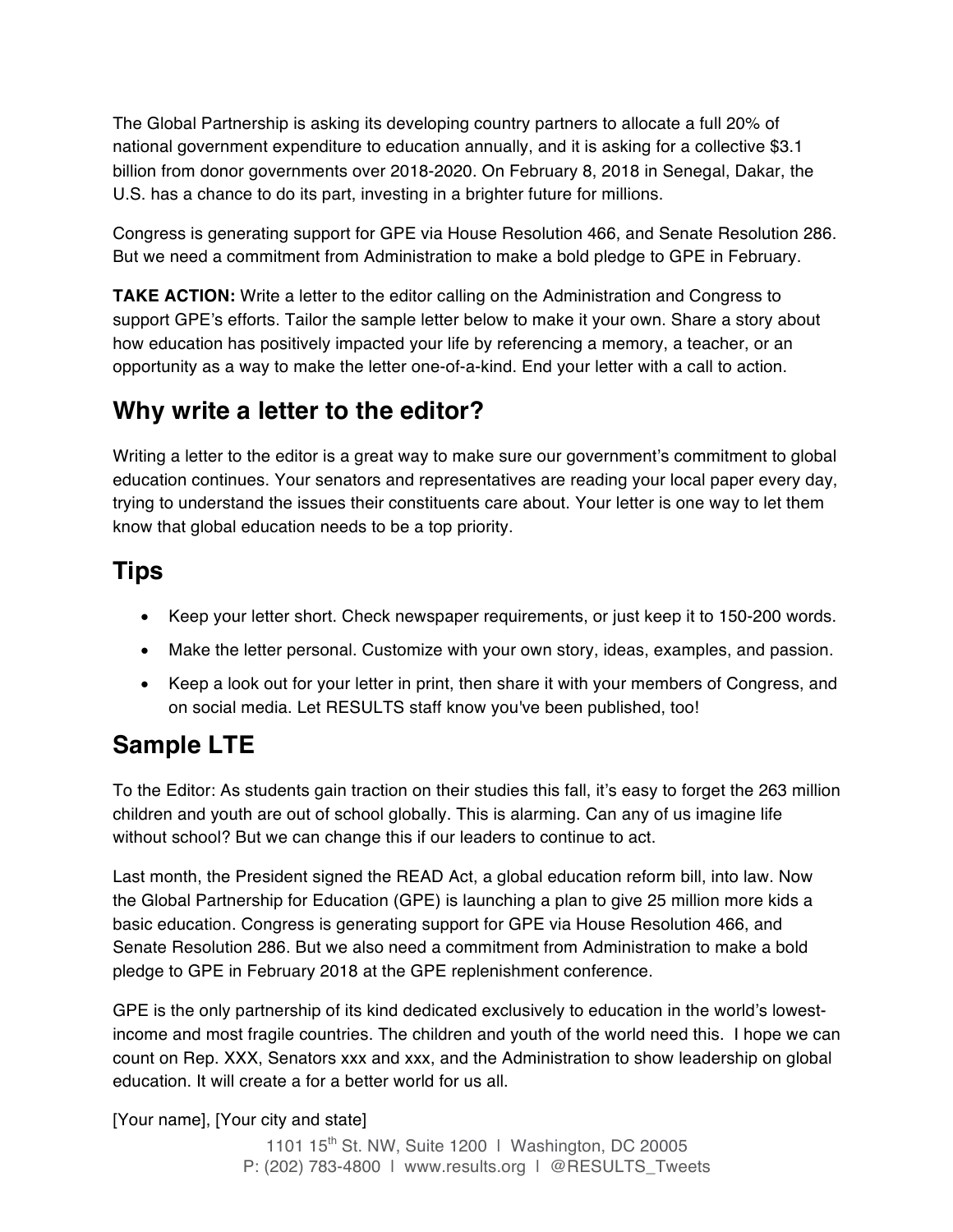### Leading with Action: Advocacy Workshop Agenda

Below is a sample agenda and script that you can use to put people in your community into action. We know that when people take action they get inspired. The agenda below would require a meeting of roughly 60 minutes. Adapt the elements to fit your style and timeframe.

#### I. Setting the Stage – 15 Minutes

#### **2 min: Welcome and acknowledge people for being there.**

"Thanks to all of you for coming. There are a lot of ways you could be spending the day, and I want to thank all of you for coming out and learning more about how YOU can play a role in the movement to end poverty. Can the RESULTS volunteers briefly say their name and how many years you've been involved? Also, can you all be sure to sign our sign in sheet?"

#### **3 min: State the purpose of the meeting.**

"Our purpose today is to inspire you all about the difference you can make, working with others, to create the political will to end hunger and poverty. In the next few minutes, we'll . . .

- Learn a bit about RESULTS, the group organizing this.
- We will learn about an issue of poverty.
- We will take an action that will make a difference on that issue. We'll write a letter about the Global Partnership for Education that we'll hand-carry to our representative.
- Finally, we'll see who is interested in continuing to make a difference with RESULTS."

#### **10 min: Center the room and do introductions.**

"Let's see who's in the room tonight and get in touch with why we are here. Please give us your name and tell us briefly why acting on issue of poverty is important to you." Other possible questions, "What are you committed to in life?" or "Who do you want to be in the world?"

Afterward, "Thank you all for sharing what is important to you. We have a lot in common."

#### II. The Basics of RESULTS – 10 Minutes

#### **RESULTS is…**

"So, what is RESULTS? RESULTS is movement of passionate, committed, everyday people. Together we use our voices to influence political decisions that will bring an end to poverty. As volunteers, we receive training, support, and inspiration to become skilled advocates. In time, we learn to effectively advise policy makers, guiding them toward decisions that will improve access to health, education, and economic opportunity. Together we realize the incredible power we possess to use our voices to change the world. "

Show the video if you have time: We Have a Vision: http://www.results.org/blog/we\_have\_a\_vision/

1. An example of our success is protecting development assistance for FY2017. We helped secure the highest number of letter signers ever for AIDS, TB, and malaria; global